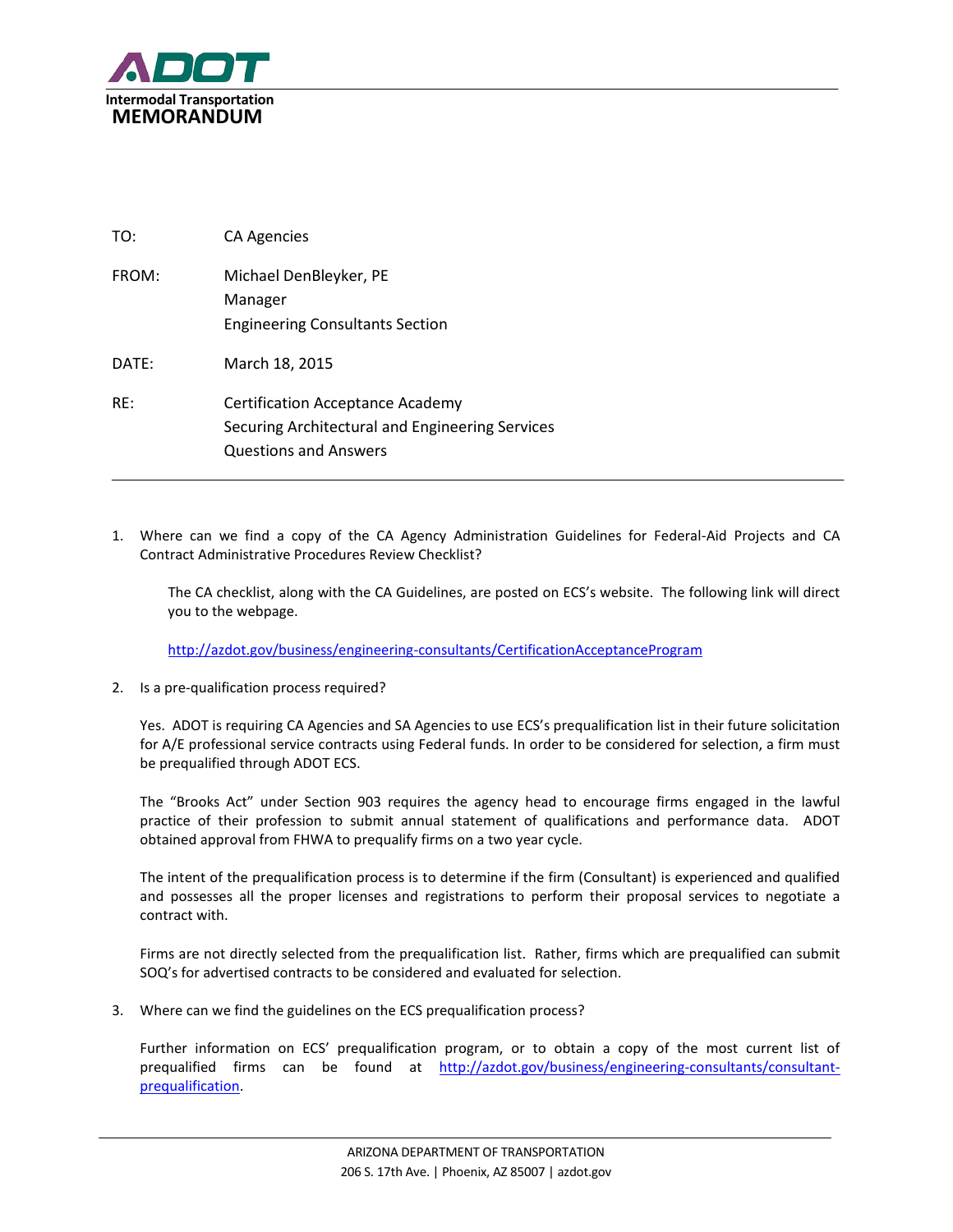CA Academy Question and Answers March 18, 2015 Page Two

4. Is the prequalification requirement for DBE only or all Consultants?

All prime consultants interested in submitting SOQ's and performing the required services on federally funded projects, must be prequalified with ADOT ECS.

5. During the selection process discussions, is it against the rules to have panel members discuss past performance issues with an entity that they dealt with and they did not perform well?

Confidentiality, consistency and fairness must be maintained throughout the consultant selection process. Panel members must individually evaluate the qualifications of each submitting firm, based solely on the information presented in The Statement of Qualifications provided by the firms. Discussions or input from outside entities is not permissible. Panel members must clearly document their evaluation scores and comments. Upon completion of their individual evaluation, panel members will meet together to come to a consensuses on the most qualified firms/teams. The identity and deliberations and contracts made by the panel members must remain confidential.

6. For on-call contracts how are DBE goals assessed? Are they assessed by contract or by project assignment? How are firms used fairly if a firm can perform in more than one technical area?

The use of On-Call contracts by Local Public Agencies for Federal-Aid Projects is not permitted at this time.

7. When will the Federal Uniform Terms and Conditions be made available?

ECS is working with its partners at ADOT BECO and FHWA to develop a document to provide to local agencies to reference and incorporate into their contract documents which will include all applicable and required Federal contract provisions.

This document will be posted on ECS webpage:

<http://azdot.gov/business/engineering-consultants/CertificationAcceptanceProgram>

8. If one of ADOT's on-call contract is used, are there any fees applied to the project?

In most cases, a JPA is required for ADOT to perform the work under ADOT's on-call program. The JPA will identify if fees are applied.